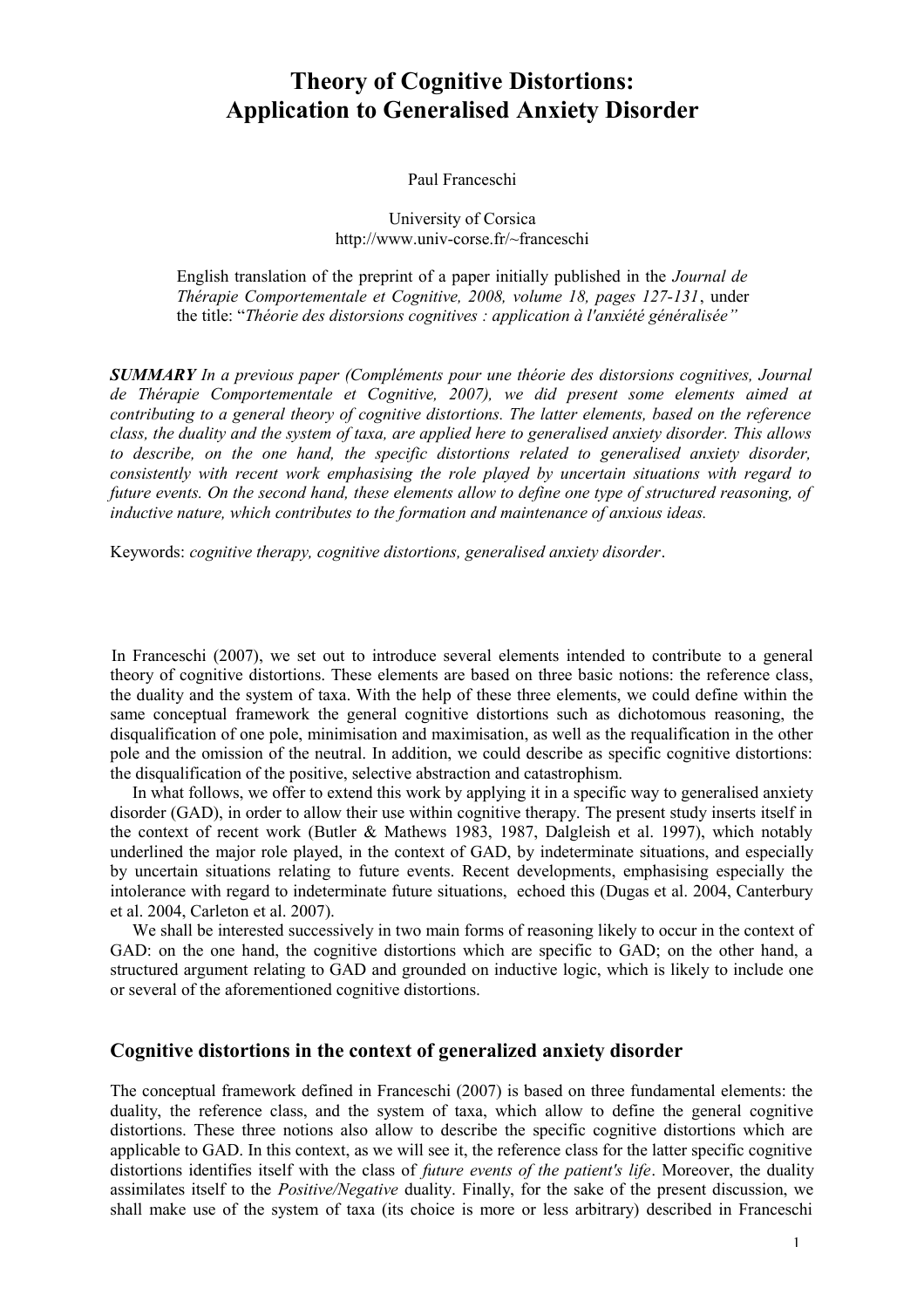(2007), which includes 11 taxa, denoted by  $E_1$  to  $E_{11}$ , where  $E_6$  denotes the neutral taxon. Such conceptual framework allows then to define the specific cognitive distortions in the context of GAD. We offer to examine them in turn.

## **Dichotomous reasoning**

An instance of dichotomous reasoning related to GAD consists for the patient to only consider future events from the viewpoint of the extreme taxa corresponding to each pole of the Positive/Negative duality. Hence, the patient only considers future events which present either a very positive, or a very negative nature. All other events, being either neutral, positive or negative to a lesser degree, are thus ignored. This type of reasoning can be analysed as an instance of dichotomous reasoning, applied to the class of the events of the patient's future life and to the Positive/Negative duality.

## **Disqualification of one pole**

An instance of the disqualification of one pole related to GAD consists for the patient to only envisage, among future events likely to occur, those which present a negative nature. The patient tends then to be unaware of positive future events that could happen, by considering that they do not count, for this or that reason. In the present context, this type of reasoning can be analysed as an instance of disqualification of one pole, applied to the reference class of the events of the patient's future life and to the Positive/Negative duality, i.e. disqualification of the positive.

## **Arbitrary focus on a given modality**

In GAD, a typical instance of arbitrary focus, consists for the patient to focus on a possible future event, the nature of which turns out to be negative. This can be analysed as focusing on one of the taxa of the Positive/Negative duality, at the level of the class of the future events of the patient's life.

## **Omission of the neutral**

A specific instance for GAD consists for the patient to be completely unaware of possible future events the nature of which is neutral, i.e. those which are neither positive nor negative.

## **Requalification in the other pole**

In the context of GAD, the corresponding cognitive distortion consists in requalifying as negative a possible future event, whereas it should be considered objectively as positive. Such cognitive distortion consists of a requalification in the other pole applied to the reference class of the future events of the patient's life and to the Positive/Negative duality, i.e. requalification in the negative.

## **Minimisation or maximisation**

A specific instance of minimisation applied to GAD consists for the patient to consider some possible future events as less positive than they truly are in reality. With maximisation, the patient considers some possible future events as more negative than they objectively are.

# **Primary, secondary and tertiary anxiogenous arguments**

At this stage, it is worth also considering a certain type of reasoning, likely to be met in GAD, which can include several instances of the aforementioned cognitive distortions. This type of reasoning presents an anxiogenous nature, because it leads the patient to predict that a future event of negative nature is going to occur. Such reasoning is underlain by a structure which presents an *inductive* nature. Before analysing in detail the different steps of the corresponding reasoning, it is worth describing preliminarily its internal structure. The latter is the following (in what follows, the symbol ∴ denotes the conclusion):

| (1)  | the event $E_1$ of negative nature did occur to me    | premiss |
|------|-------------------------------------------------------|---------|
| (2)  | the event $E_2$ of negative nature did occur to me    | premiss |
| (3)  | the event $E_3$ of negative nature did occur to me    | premiss |
| ()   |                                                       | premiss |
| (10) | the event $E_{10}$ of negative nature did occur to me | premiss |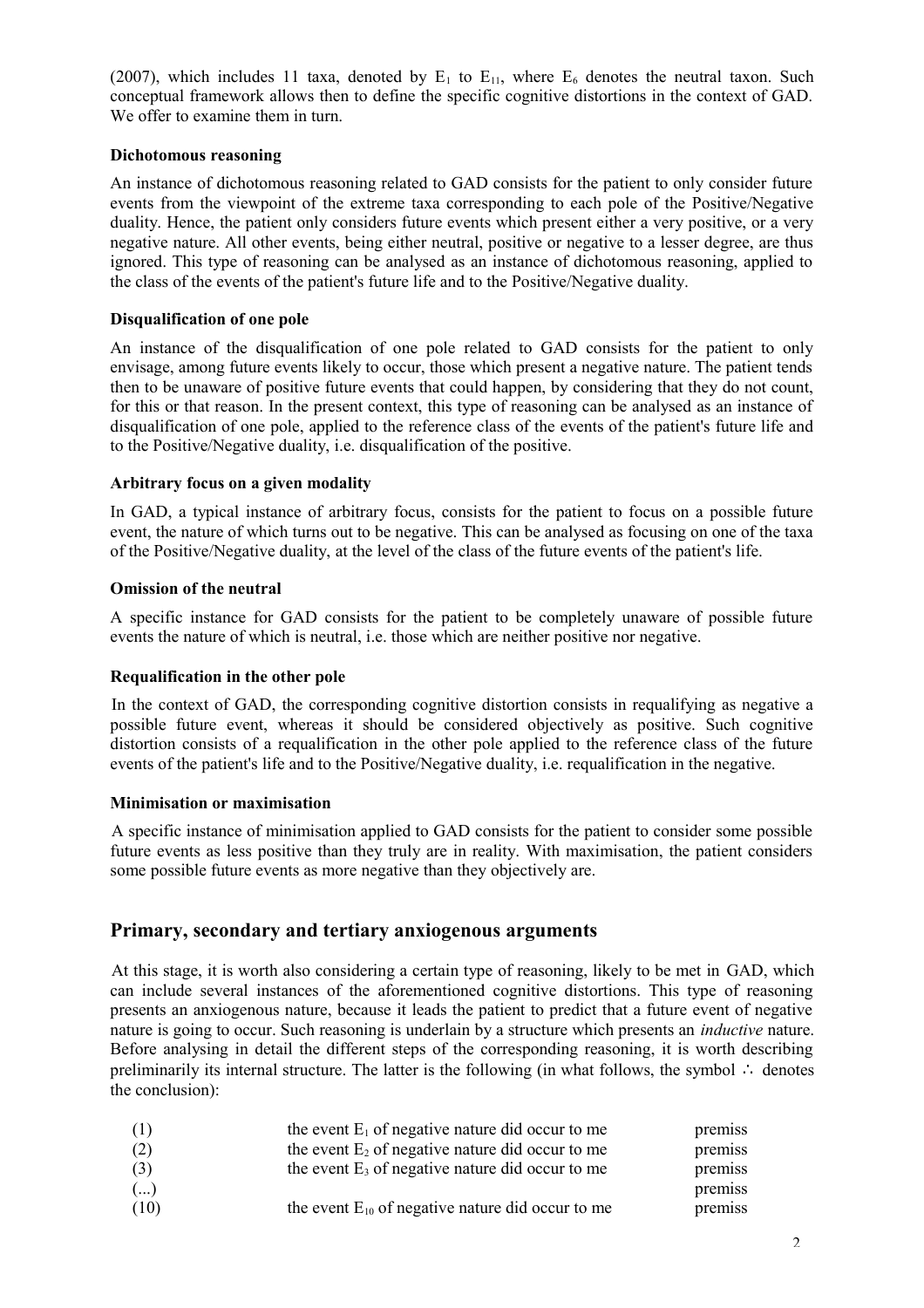| (11) | $\therefore$ all events that occur to me are of negative nature             | from $(1)-(10)$      |
|------|-----------------------------------------------------------------------------|----------------------|
| (12) | $\therefore$ « I am always unlucky », « I am ill-fated »                    | from $(11)$          |
| (13) | the future event $E_{11}$ of negative nature may occur                      | premiss              |
| (14) | $\therefore$ the future event E <sub>11</sub> of negative nature will occur | from $(11)$ , $(13)$ |

The essence of such reasoning is of a logically inductive nature. The patient enumerates then some events of his/her past or present life, the nature of which he/she considers as negative. He/she reaches then by generalisation the conclusion according to which all events that which occur to him/her are negative. From this generalisation, he/she infers a prediction relating to a future event, likely to happen, which he/she considers as negative. The patient is thus led to the anxiogenous conclusion that an event of negative nature is going to occur.

In such reasoning, it is worth pointing out that the reference class identifies itself with the class of *past, present and future events*, of the patient's life. Typically, in this type of reasoning, the generalisation is grounded on present or past events, while a future event is the object of the corresponding inductive prediction. This is different from the reference class applicable to the cognitive distortions mentioned above, where the reference class identifies itself exclusively with the *future events* of the patient's life.

At this stage, it proves to be necessary to identify the fallacious steps in the patient's reasoning, to allow their use in cognitive therapy of GAD. To this end, we can differentiate several steps in the structure of the corresponding reasoning. It proves indeed that some steps are valid arguments (an argument is valid when its conclusion is true if its premises are true), while others are invalid. For this purpose, it is worth drawing within this type of reasoning, a distinction between primary, secondary or ternary anxiogenous arguments.

## **Primary anxiogenous arguments**

The first step in the type of aforementioned reasoning, consists for the patient to think to a past negative event, in the following way:

(1) the event  $E_1$  of negative nature did occur to me

It is however possible to describe more accurately the corresponding cognitive process, under the form of an argument that we can term a primary anxiogenous argument, the structure of which is the following:

| (1a) | the event $E_1$ did occur to me                                          |                      |
|------|--------------------------------------------------------------------------|----------------------|
| (1b) | the event $E_1$ was of negative nature                                   |                      |
| (1)  | $\therefore$ the event E <sub>1</sub> of negative nature did occur to me | from $(1a)$ , $(1b)$ |

By such cognitive process, the patient is led to the conclusion that some negative event did occur to him/her. This type of argument proves to be entirely valid inasmuch as the event in question presents well, objectively, a negative nature. However, it can also turn out to be invalid, if the event in question presents, objectively, a positive (or neutral) nature. What is then defective in this type of reasoning, is the fact that premise (1b) turns then out to be false. Such can notably be the case for example if the patient makes use of a cognitive distortion such as requalification in the negative. In such case, the patient considers then as negative an event the nature of which is objectively positive.

#### **Secondary anxiogenous arguments**

Anxiogenous secondary arguments are constituted, at the level of the above-mentioned reasoning, of the part that takes into account the instances (1)-(10) and proceeds then by *generalisation*. The patient counts thus some instances of events that did occur to him/her, the nature of which he/she considers as negative, and concludes that all events that did occur to him/her were negative, in the following way:

| (1)  | the event $E_1$ of negative nature did occur to me              |                 |
|------|-----------------------------------------------------------------|-----------------|
| (2)  | the event $E_2$ of negative nature did occur to me              |                 |
| ()   |                                                                 |                 |
| (10) | the event $E_{10}$ of negative nature did occur to me           |                 |
| (11) | $\therefore$ all events that occur to me are of negative nature | from $(1)-(10)$ |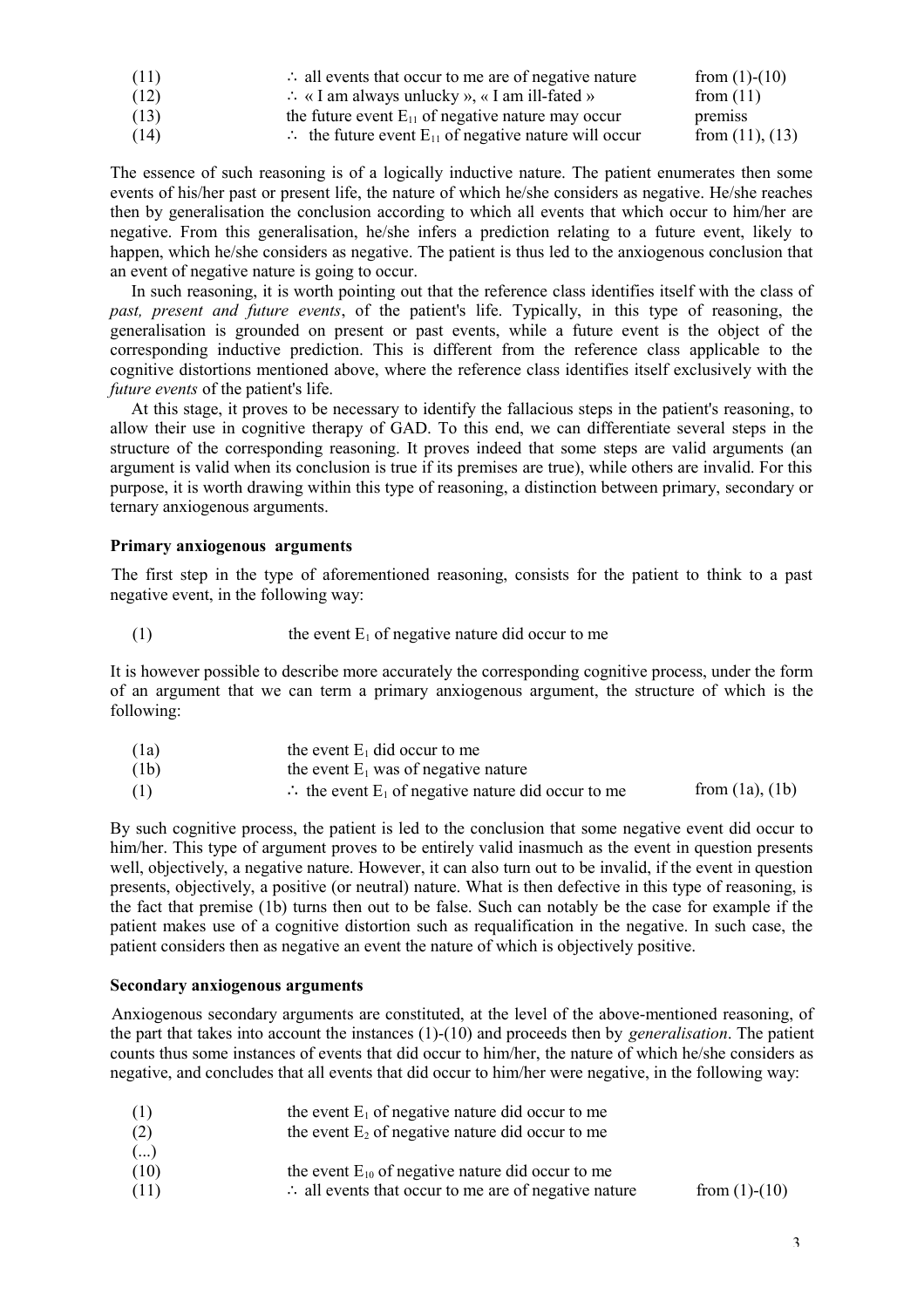Such generalisation *may* constitute a fully *valid* argument. For the resulting generalisation constitutes a fully correct inductive reasoning, if the premises (1)-(10) are true. However, such type of reasoning is most often defective from two different viewpoints, thus distorting the conclusion which results from it. Above all, as we have did just see it, some past events of positive nature can have been counted among the number of negative events, by the effect of a *requalification in the negative*. In that case, the enumeration of instances includes then some false premises, thus invalidating the resulting generalisation. Secondly, some past or present positive (or neutral) events can have been omitted in the corresponding enumeration. Such omission can result from the use of some cognitive distortions, such as *disqualification of the positive*. In such case, the relevant class of reference consisting in present and past events of the patient's life is only taken into account in a partial or erroneous way. The corresponding reasoning remains then logically valid, but proves to be incorrect, since it takes into account only partly the relevant instances within the reference class, that of the present and past events of the patient's life.

As we see it finally, the patient proceeds then to a reconstruction of the relevant reference class which proves to be erroneous, due to the use of the following specific cognitive distortions: *requalification in the negative* and *disqualification of the positive* (and possibly, *omission of the neutral*). The corresponding type of reasoning is illustrated on the figure below:



Figure 1. Incorrect construction of the reference class for induction, after *omission of the neutral*, *requalification in the negative*, and then *disqualification of the positive*

Such mechanism, as we did see it, illustrates how the *formation* of anxious ideas is made. However; a mechanism of the same nature is also likely to contribute to their *maintenance*. For once the generalisation (11) according to which all events which occur to the patient are of negative nature, has been established by means of the above reasoning, its maintenance is made as soon as an event occurs which confirms this latter generalisation. When a new negative event indeed happens, the patient concludes from it that it confirms generalisation (11). Such mechanism, at the stage of the maintenance of anxious ideas, constitutes a *confirmation bias*. For the patient only counts those events of negative nature related to him/her that *confirm* indeed the generalisation (11), but without taking